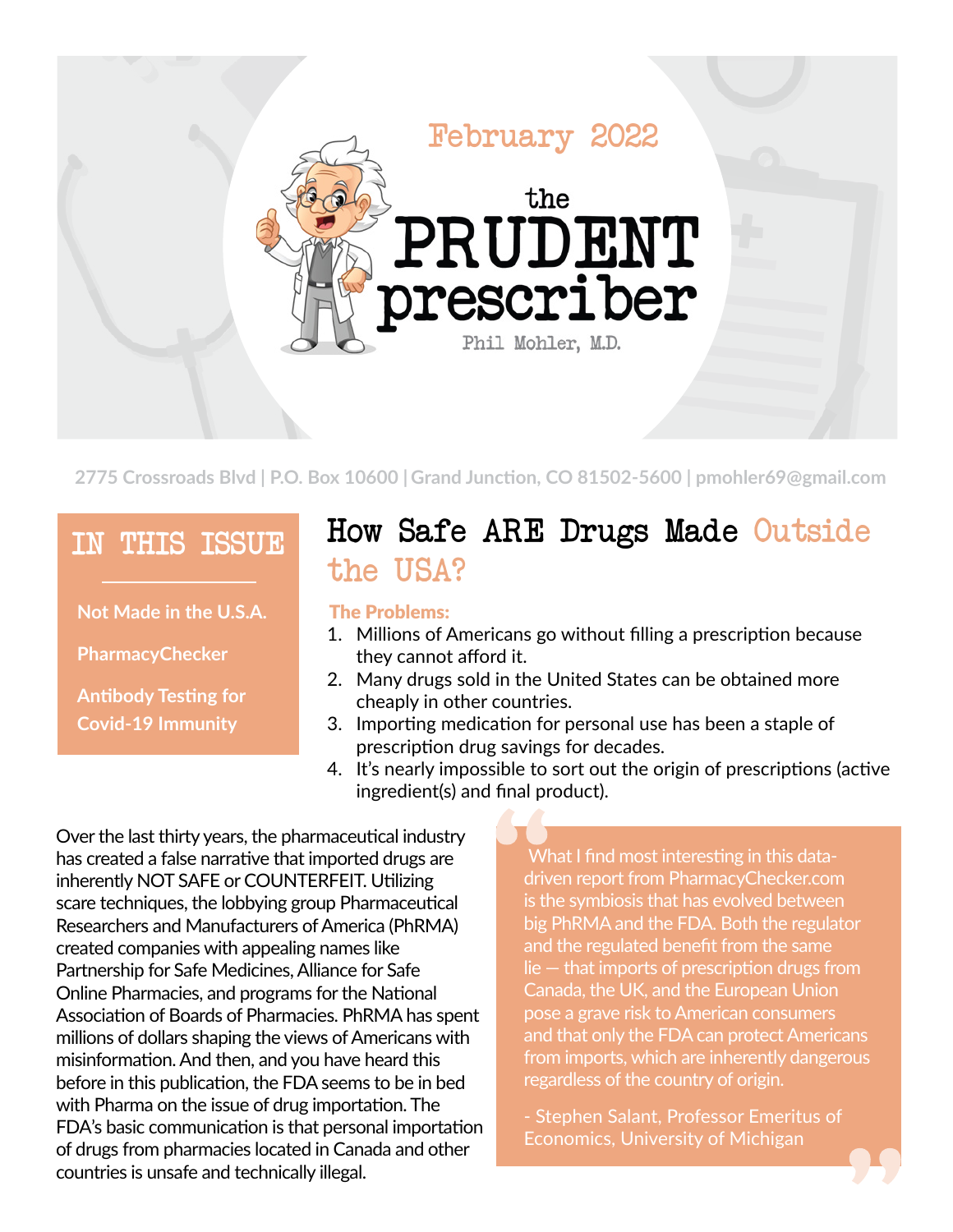## PharmacyChecker

In 2002, Tod Cooperman, MD (also creator of ConsumersLab) founded PharmacyChecker. This interactive website directs patients to the lowest prices on prescription medication among licensed USA and international pharmacies. They are the only independent company monitoring and verifying the credentials of international online pharmacies and comparing prices of the prescription drugs available from these licensed pharmacies.



#### The Study

Over the last two years, PharmacyChecker set out on an ambitious project to research the manufacturing locations of branded prescription drugs sold in the USA, their safety, and prices. On January 5, 2022, PharmacyChecker published "Not Made in the USA." Gabriel Levitt, president of PharmacyChecker and Lucia Mueller, vice president of operations and communications are the co-authors of this 67-page study with 71 references. The report verifies "countries of manufacture" for the top 100 drugs by total expenditures for Medicare part D in 2018. Where there were generic drugs listed, they looked at the brand name product to assess the manufacturing origin of that drug. Eighty-five of the 100 drugs were single source drugs with no generic availability in 2018. The principal method for determining the countries of origin was closely reading drug labels available in the USA National Library of Medicine. Where those labels were ambiguous, researchers looked to the FDA Labeling Package Insert drug information. In several cases, drug manufacturers were contacted directly by phone or email, and answers were recorded to obtain the information. The manufacturing location data for each drug is broken down by both the locations of the Final Drug Formulation (FDF) and the Active Pharmaceutical Ingredients (API). For example, in the case of the drug Januvia (sitagliptin), the API is made in Italy and the FDF in the UK.

#### What they found

- A large majority of the top 100 drugs in Medicare Part D are branded products produced outside the USA:
	- 68% of finished drug formulations (FDFs = the final drug product prescribed to a patient by a medical professional) are produced outside the USA.
	- 78% of active pharmaceutical ingredients (API= the key components of a medicine that produce the intended effects in the body) are produced outside the USA.
- Since a large majority of prescription drugs sold in the USA are made with foreign APIs, tracking where they originate and the quality in those facilities is an important public health issue.
- Almost all imported brand name drugs are made in high-income countries with manufacturing safety practices equal or superior to those in the United States. Included are the European Union, Canada, Japan, Singapore, Switzerland, the United Kingdom, and India. One drug, brand Neurontin (gabapentin), was formulated in India.
- Most imported brand name drugs are made in countries that are considered democratic allies of the USA. With one exception in the data set, all foreign countries of origin making FDA-approved, brand name drugs are democratic allies. The exception, Imbruvica (ibrutinib), included the API made in China, with the product finished in the United States.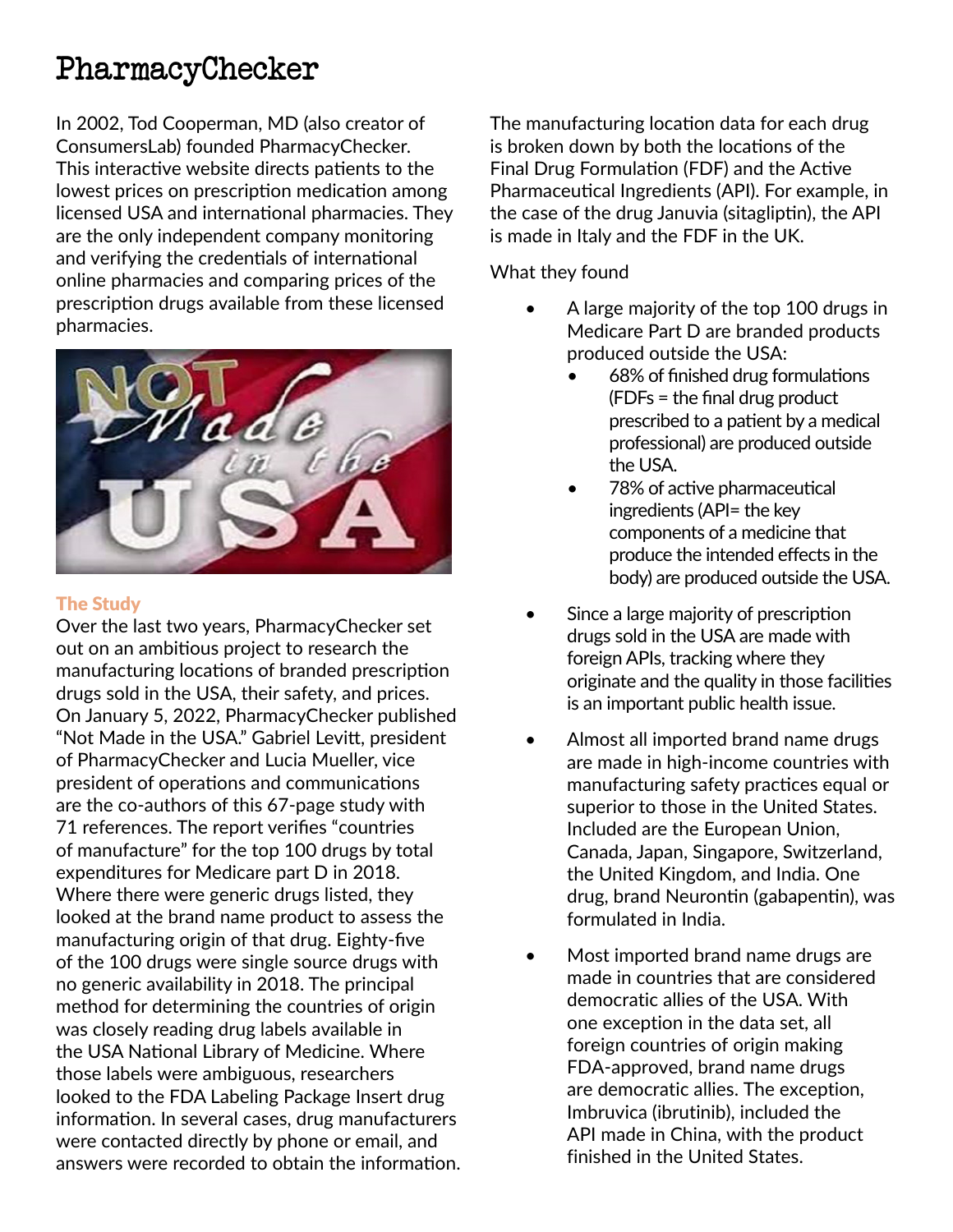- In contrast, many generic drugs are comprised of ingredients from China and India, indicating that national security vulnerabilities are fewer for branded than generic drugs.
- **• Of those drugs from the dataset that are accessible online, average international mail order prices were 75.53% lower than average USA pharmacy prices. Average prices of drugs only shipped from Canadian online dispensing pharmacies were 70.18% lower than average USA pharmacy retail prices.**
- The FDA and Customs and Border Protection (CBP)—the two agencies tasked with USA drug importation— have markedly different definitions for assigning country of origin of drugs. To CBP, the country in which the API is made is the country of origin. To the FDA, the country where the final formulation of a drug occurs is the drug's country of origin.

| <b>Brand</b><br><b>Name</b> | <b>Generic</b><br><b>Name</b>            | <b>FDA</b><br>Made In<br><b>(Final Drug</b><br>Product) | <b>Customs</b><br><b>Border</b><br><b>Protection</b><br>Made In<br>(Active<br>Pharmaceutical<br>Ingredients) | <b>Strength</b>   | Quantity    | <b>Average US</b><br><b>Price</b> | <b>Average</b><br><b>Canadian</b><br><b>Online Price</b> | % Savings<br>by Utilizing<br><b>Canadian</b><br>mail order vs<br><b>USA</b> |
|-----------------------------|------------------------------------------|---------------------------------------------------------|--------------------------------------------------------------------------------------------------------------|-------------------|-------------|-----------------------------------|----------------------------------------------------------|-----------------------------------------------------------------------------|
| Eliquis                     | apixaban                                 | <b>USA</b>                                              | Switzerland                                                                                                  | 5 <sub>mg</sub>   | 90 tablets  | \$853.20                          | \$203.62                                                 | 76%                                                                         |
| Xarelto                     | rivaroxaban                              | <b>USA</b>                                              | Germany                                                                                                      | 20 mg             | 90 tablets  | \$1648.80                         | \$326.10                                                 | 80%                                                                         |
| Januvia                     | sitagliptin<br>phosphate                 | <b>UK</b>                                               | Italy                                                                                                        | 100 mg            | 90 tablets  | \$1701.00                         | \$372.79                                                 | 78%                                                                         |
| Advair<br><b>Diskus</b>     | fluticasone<br>propionate/<br>salmeterol | <b>UK</b>                                               | England                                                                                                      | 250mg/<br>50 mg   | 180 doses   | \$1187.64                         | \$358.99                                                 | 70%                                                                         |
| Symbicort                   | budesonide/<br>formoterol<br>fumarate    | France                                                  | France                                                                                                       | 160mcg/<br>4.5mcg | 3 inhalers  | \$1322.16                         | \$325.98                                                 | 75%                                                                         |
| Zytiga                      | Abiraterone<br>acetate                   | France                                                  | Belgium                                                                                                      | 500 <sub>mg</sub> | 180 tablets | \$36,740.03                       | \$13,087.06                                              | 64%                                                                         |
| Myrbetriq                   | mirabegron                               | Japan<br>Ireland                                        | Japan<br>Ireland                                                                                             | 25mg              | 90 tablets  | \$1493.10                         | \$249.98                                                 | 83%                                                                         |

#### Price Comparisons 2018 Medicare Part D Top Spend Drugs

Adapted from Not Made in the USA, Appendices A and B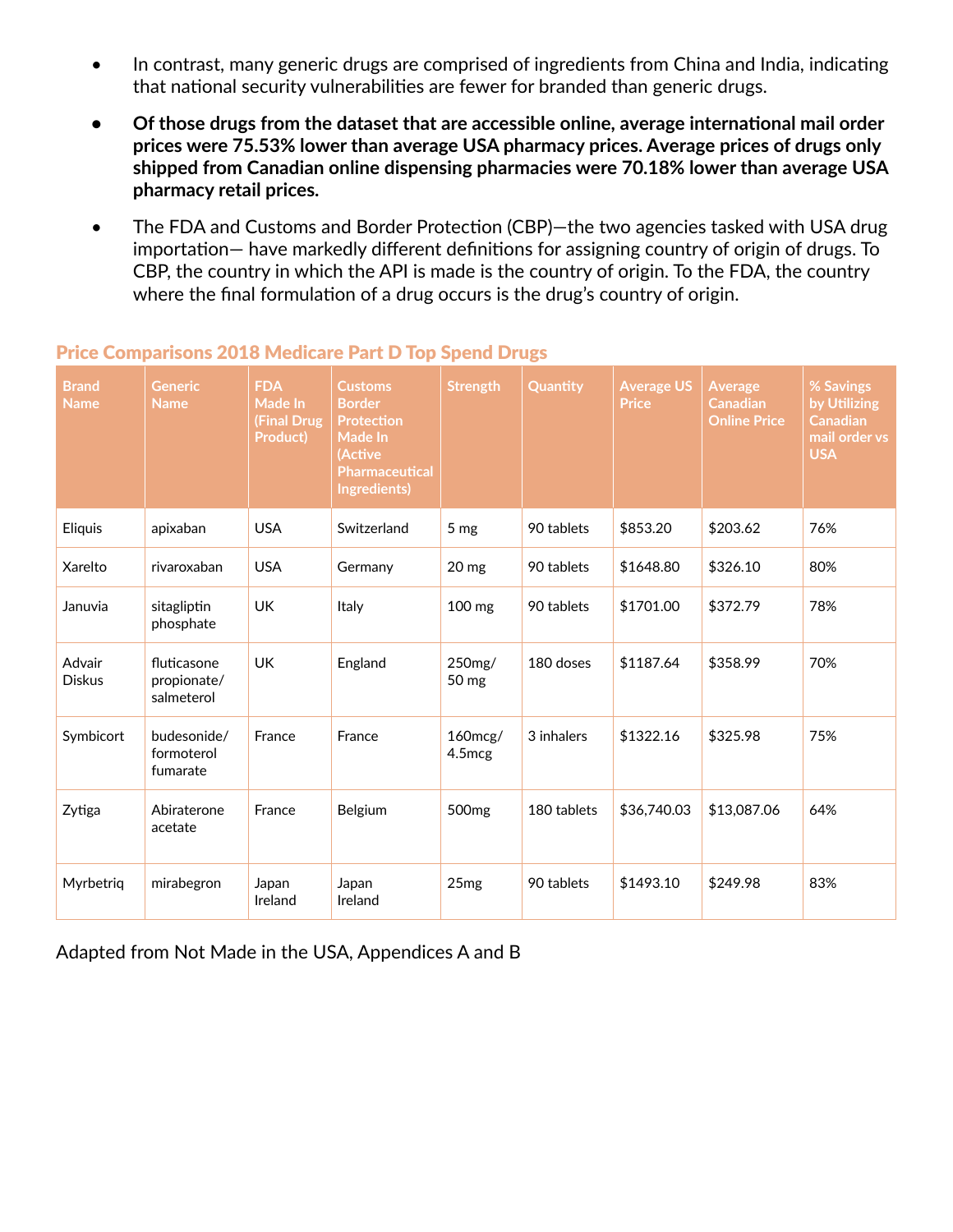Percentage of Drug Manufacturing Facilities with Acceptable Final Outcomes



Adapted from "Not Made in the USA" Fisher, A. C., Viehmann, A., Ashtiani, M., Friedman, R. L., Buhse, L., Kopcha, M., & Woodcock, J. (2020). Quality testing of difficult-to-make prescription pharmaceutical products marketed in the US. JAMA Network Open, 3(8), e2013920. [https://doi.org/10.1001/](https://doi.org/10.1001/jamanetworkopen.2020.13920) [jamanetworkopen.2020.13920](https://doi.org/10.1001/jamanetworkopen.2020.13920)

#### Manufacturing Sites of APIs for US Market by Country or Region



Safeguarding pharmaceutical supply chains in a global economy. (2019, October 29). USA Food and Drug Administration.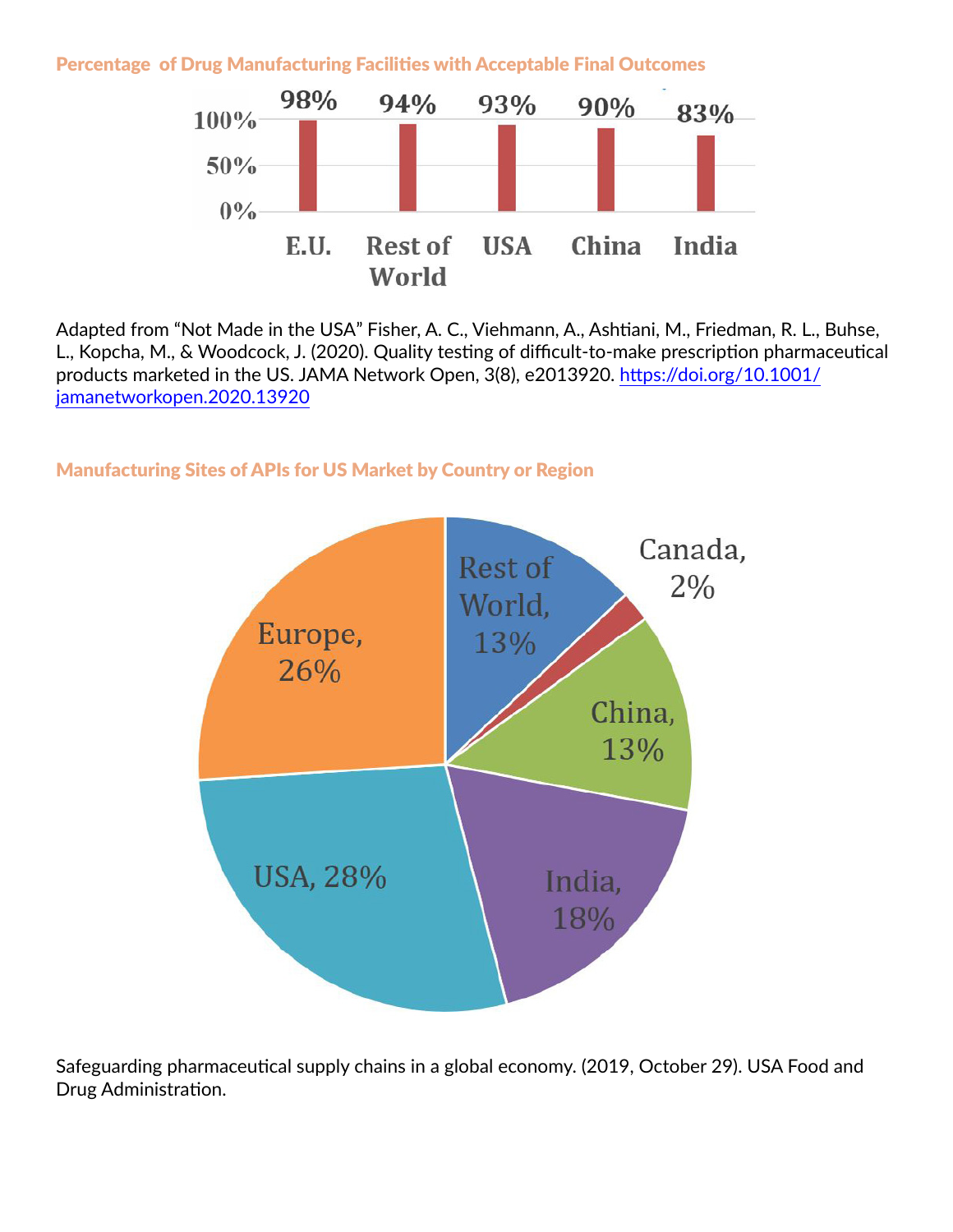#### PharmacyChecker's Summary of Policy Recommendations for the Federal Government

- Require manufacturers to clearly identify the country of origin of a drug's API and FDF.
- Through legislation, expressly allow importation of brand name drugs by companies, other than their manufacturers, from countries known to have similarly strong pharmaceutical regulations as the USA, subject to rational regulatory safeguards.
- Remove barriers and provide guidance to assist individual patients who seek to import brand name drugs pursuant to a valid prescription.
- End wasteful spending in Medicare by ensuring that lower cost, available generic drugs are used instead of the far more expensive brand name counterpart.
- Mandate through legislation an annual FDA report with the underlying data that shows accurate data on where our drugs are made.



- In this era of Big Pharma and FDA obfuscation, "Not Made in the USA" sheds light onto the origins, safety, and pricing of branded drugs consumed in the USA.
- Most of the commonly prescribed, expensive branded drugs in the USA are manufactured in high-income countries with manufacturing safety practices equal or superior to those in the United States. In terms of supply chain availability (yes, I am still hoarding Charmin), almost all of these foreign countries are considered friendly democracies.
- The European Union's FDA equivalent, the European Medicines Agency (EMA) has led global regulatory cooperation on pharmaceutical manufacturing. The EMA, in addition to providing non-binding advice to its 27 member states has agreements to share drug evaluations with Australia, Canada, Israel, Japan, New Zealand, and Switzerland.
- For generic drugs (90% of our prescriptions), this report is sobering. Brand name drugs are likely to be of higher quality than generics. That is because branded finished products and their active pharmaceutical ingredients are mostly made in countries with the strongest regulations for pharmaceutical manufacturing while a significant percentage of the APIs of generics are manufactured in India and China.
- For those skeptical of prescribing from online pharmacies, this study may offer evidence for changing prescribing behaviors.
- My experiences with utilizing PharmacyChecker.com for my own family's use and for my patients has meant big money saving and positive encounters.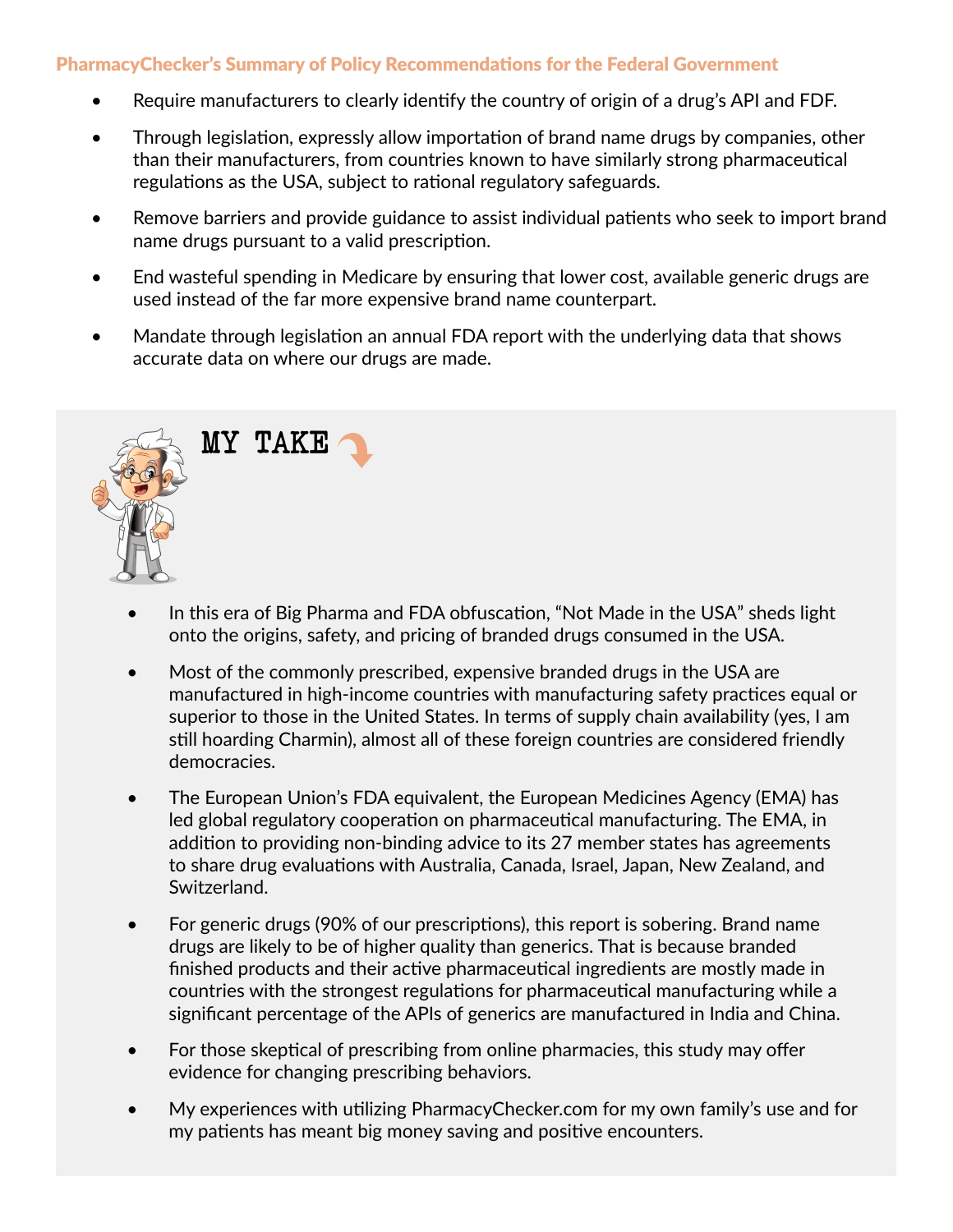# Antibody Testing for Covid-19 Immunity Oh, That It Were So Simple!

Initially in the pandemic, there was a sense that measuring antibody levels would predict who was protected from repeat infection. As Covid-19 vaccines came into play, patients wanted answers about the effectiveness of their jab. What is the role of antibody testing in the general population? Here's what we know:

- In May of 2021, the FDA reminded the public and health care providers that results from currently authorized SARS-CoV-2 antibody tests should not be used to evaluate a person's level of immunity or protection from Covid-19 at any time. They reiterated that stance in September.
- In spite of these warnings, some clinicians are routinely testing their patients for Covid-19 antibodies. Epitome Risk Solutions markets a \$170 at-home neutralizing antibody assay that consumers can order online. Their website proclaims, "The test will tell you if your immune system is still effective in fighting Covid-19 after a vaccination or previous infection."
- The fundamental concern with Epitome's test and that of all Covid-19 serology assays is the concept of "*correlates of protection*." Which antibodies guard against Covid-19? How high do the levels need to be? How long will these antibodies provide protection? In December of 2021, we simply do NOT have practical answers to these questions.
- Dr. Doria Rose (NIH) in an email to JAMA on October 21, 2021 noted that "antibodies that bind to the Covid-19 spike protein do correlate with protection. But it's not a simple relationship—there is no clear titer at which you can say whether a particular patient is protected."
- The other argument against antibody testing for immunity is that circulating antibodies do not give a complete picture of Covid-19 immunity. Memory B and T cells are the immunological components that are associated with protection against severe disease.
- Dr. Paul Offit, Children's Hospital of Philadelphia, who served on the FDA Vaccine Advisory Committee, has commented that reinfection with the Covid-19 virus activates memory B cells to differentiate into antibody-secreting cells. "Because the process can take 3-5 days, it does not stop Covid-19 infection from occurring, but it does tamp down severe disease. And that is a success story."
- We do know that vaccine immunity wanes with time and it wanes more quickly in older individuals than in younger populations.
- The Israeli experience of a significant number of breakthrough infections among fully vaccinated seniors six months and beyond after immunization refutes some of the B and T cell support for the "beyond the antibody immunity" argument.